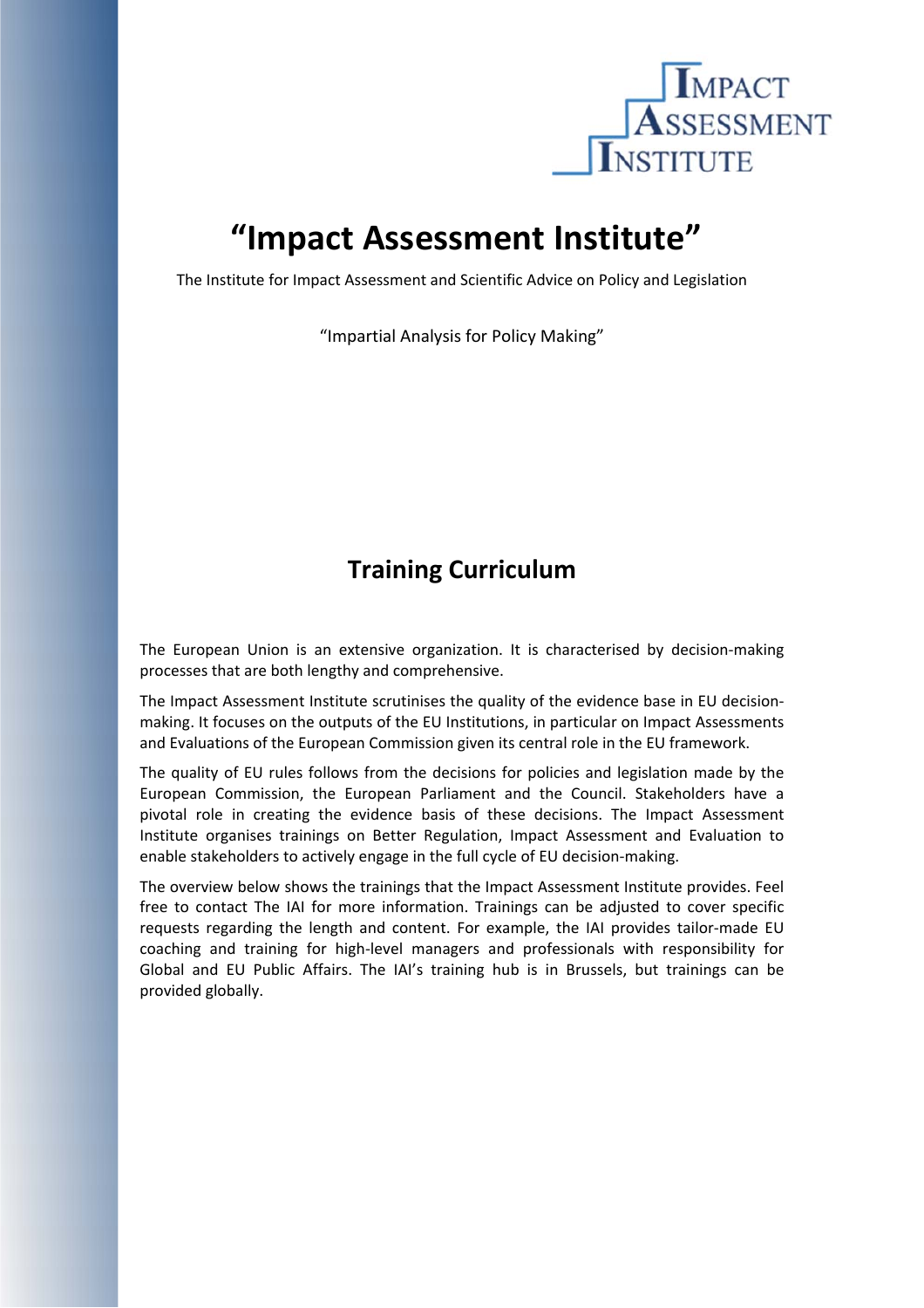| <b>Training name</b>                                                    | <b>Short description</b>                                                                                                                                                                                                                                                                                                                                                                                                                                                                                            | <b>Duration</b>                                                                                  | <b>Target audience</b>                                                                                       |
|-------------------------------------------------------------------------|---------------------------------------------------------------------------------------------------------------------------------------------------------------------------------------------------------------------------------------------------------------------------------------------------------------------------------------------------------------------------------------------------------------------------------------------------------------------------------------------------------------------|--------------------------------------------------------------------------------------------------|--------------------------------------------------------------------------------------------------------------|
| <b>Better Regulation</b><br><b>Basics</b>                               | Strategic overview of the Better Regulation Package;<br>how policy and legislation in the EU are prepared based<br>on the Policy Cycle; showing where Impact Assessment,<br>Evaluation and REFIT fit in; explaining the possibilities<br>and main issues that stakeholders face when working<br>with the EU on strategic level; and showing the links<br>between EU advocacy and national advocacy.                                                                                                                 | $\frac{1}{2}$ day                                                                                | <b>VPs Government</b><br>Affairs, High-level<br>managers, decision-<br>makers, Public Affairs<br>specialists |
| Impact Assessment:<br>how it works and how to<br>work with it           | Practical overview of what Impact Assessment is; how<br>the IA process looks like; and which issues matter when<br>the Commission conducts a policy analysis for a proposal.<br>The training provides insights into the main actors within<br>the Commission and the principles of the Commission IA<br>approach. The training provides practical suggestions on<br>how to link EU advocacy and advocacy on national level<br>to the IA process.                                                                    | 1 day: general overview<br><b>OR</b><br>2 days: with exercises and<br>discussion on specific IA  | Managers, decision-<br>makers, Public Affairs<br>specialists, Regulatory<br><b>Affairs Specialists</b>       |
| <b>Evaluation and REFIT:</b><br>how it works and how to<br>work with it | Practical overview of what Evaluation and REFIT are; how<br>an evaluation process looks like; and which issues matter<br>when the Commission conducts a policy analysis for<br>existing EU policies and legislation. The training provides<br>insights into the main actors within the Commission and<br>the principles on which the Commission bases its<br>analysis. The training provides practical suggestions on<br>how to link EU advocacy and advocacy on national level<br>to the Evaluation process/REFIT. | 1 day: general overview<br>OR<br>2 days: with exercises and<br>discussion on a specific<br>issue | Managers, Public<br>Affairs specialists,<br><b>Regulatory Affairs</b><br><b>Specialists</b>                  |